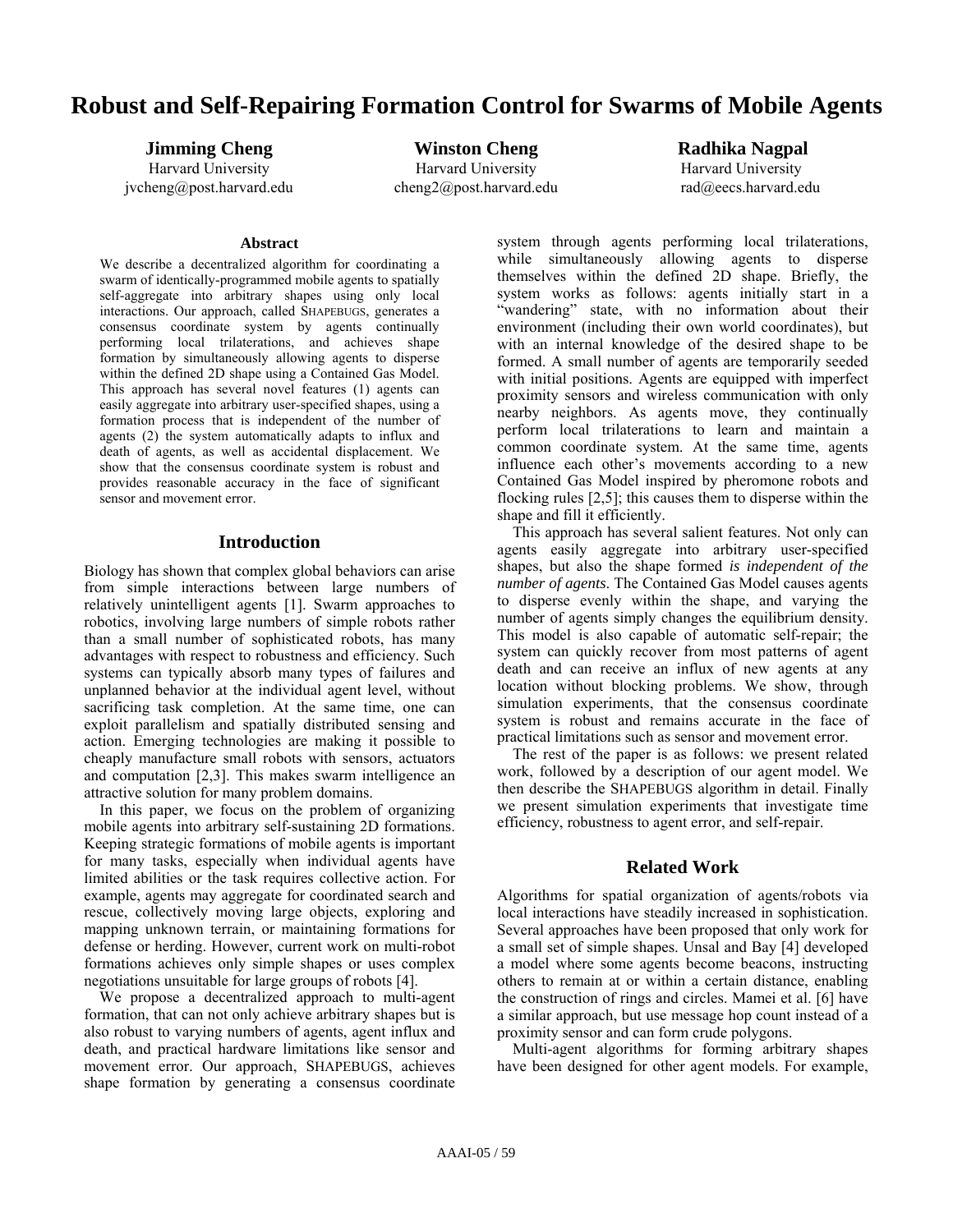Kondacs [7] presents an approach to shape formation on biologically-inspired agents that grow (self-replicate) and die. They use global-to-local compilation to automatically generate an agent program for a given shape; this system can be programmed for a large class of shapes and can self-repair. Stoy and Nagpal [8] present a related approach to 3D self-assembly on a simulated self-reconfigurable modular robot, where individual modules are mobile but must remain connected. While this system generates a wide variety of shapes, it cannot create solid shapes because agents may block each other and create internal holes that no wandering agents can reach. To avoid this, the system focuses on scaffolds and porous shapes only. Solid structures also make self-repair difficult because agent death deep within the shape is hard to get to.

 Gordan et al. [9] address arbitrary shape formation with mobile agents by setting up a shared coordinate system and then distributing agents. However, their procedure moves in stages and involves significant centralization, so it is hard to adapt to failures during the formation process.

 Our system also achieves arbitrary shapes by forming a decentralized coordinate system. However, instead of agents taking fixed positions in the shape, we use an adapted form of a dispersion algorithm proposed by Payton et al. [2]. We show that local dispersion rules can be effectively combined with shape formation, allowing the system to self-adjust to agent density, avoid blocking, and self-repair by automatically collapsing internal holes. Spears et al [10] use similar dispersion rules based on natural physics to achieve surveillance and perimeter defense, but they do not attempt organized shapes.

## **Mobile Agent Model**

We assume a particular agent model that is motivated by capabilities of real autonomous robots (Fig. 1). We assume that agents move in 2D continuous space, all agents execute the same program, and agents interact only with other nearby agents by measuring distance and exchanging messages. We also assume that agents have a perfect compass, but that both distance measurements and movement have error. Currently, we simplify the handling of agent trajectories in simulations, by assuming that the world is finite and an agent that wanders off one side will reappear on the other side (wrap around space). For future work, agents may infer orientation using multiple trilaterations instead of depending on a compass.

#### **SHAPEBUGS Algorithm**

In the SHAPEBUGS algorithm, each agent has a map of the shape to be constructed that is later overlaid on the agent's learned coordinate system. Initially, agents are scattered randomly in the world in a lost state, oblivious of their own positions. When turned on, each agent begins to

| Proximity<br>Sensor                       | Gives estimated real distance of each neighbor<br>within range with uniformly distributed<br>measurement error.                     |
|-------------------------------------------|-------------------------------------------------------------------------------------------------------------------------------------|
| Compass                                   | Gives perfect directional orientation                                                                                               |
| Wireless<br>Connection                    | Allows agent to query the perceived coordinates of<br>neighbors within range.                                                       |
| Locomotion                                | Moves agent in discrete predetermined step sizes on<br>the real world. Movement has error, so actual<br>distance traveled may vary. |
| Shape Map                                 | Map of the destination shape to overlay on<br>perceived coordinate system.                                                          |
| Program<br>m.<br>$\overline{\phantom{a}}$ | Trilateration and movement processes.<br>.                                                                                          |

Figure 1: Agent Model

execute its program using only data from its proximity sensor and its wireless link with nearby neighbors.

 The agent program can be broken down into two processes that run continuously and concurrently. In the first process, an agent adjusts its perceived coordinate system so that it coincides with other agents' perceived coordinate systems. This is achieved by trilateration using proximity sensor data. The second process controls agent movement. If an agent believes it is inside the shape, then it behaves like a gas particle with the shape as an closed container. Otherwise, the agent wanders randomly.

#### **Process 1: Local Trilateration Process**

The trilateration process allows an agent to find its perceived position  $(x_p, y_p)$  on the consensus coordinate system for the first time and subsequently adjust it. Trilateration can only occur if there are at least three neighbors that are not themselves lost. An agent uses its proximity sensor to estimate distance  $d^{PS}$ <sub>i</sub> to each neighbor  $NB_i$ , and also queries  $NB_i$ 's own perceived coordinates  $(x_i)$  $y_i$ ) with its wireless connection. The best fit for  $(x_p, y_p)$ minimizes over all neighbors the difference between  $d^{PS}$ and the calculated distance from  $(x_p, y_p)$  to neighbor's reported coordinates  $(x_i, y_i)$ :

$$
\underset{(x_p, y_p)}{\arg \min} \sum_{NB_i} \left| \sqrt{(x_i - x_p)^2 + (y_i - y_p)^2} - d^{PS_i} \right|
$$

With this information, the agent can calculate its own position using a standard gradient descent algorithm:

- 1. Start with some initial position  $(x^{(i)}, y^{(i)})$ , i = 0.
- 2. Find gradient  $\nabla$  at current position  $(x^{(i)}, y^{(i)})$ .
- 3. Move away from the gradient with a step size  $\beta$  $(x^{(i+1)}, y^{(i+1)}) = (x^{(i)}, y^{(i)}) - \beta \nabla (x^{(i)}, y^{(i)})$
- 4. Repeat 2 and 3 until a local minimum is reached.

The success of the gradient descent algorithm depends largely on the initial starting position. If an agent has calculated its position recently,  $(x_p, y_p)$  is used as the starting point. If the agent is *lost*, then  $(x_p, y_p)$  is undefined and a good starting candidate can be found using the following procedure. First, pick three random neighbors  $NB_p$ ,  $NB_q$  and  $NB_r$ , and draw circles P, Q and R of radius  $d_p$ ,  $d_q$  and  $d_r$  around their centers. Each pair of circles will most likely intersect at two points—one close to the correct position and the other extraneous. The approximately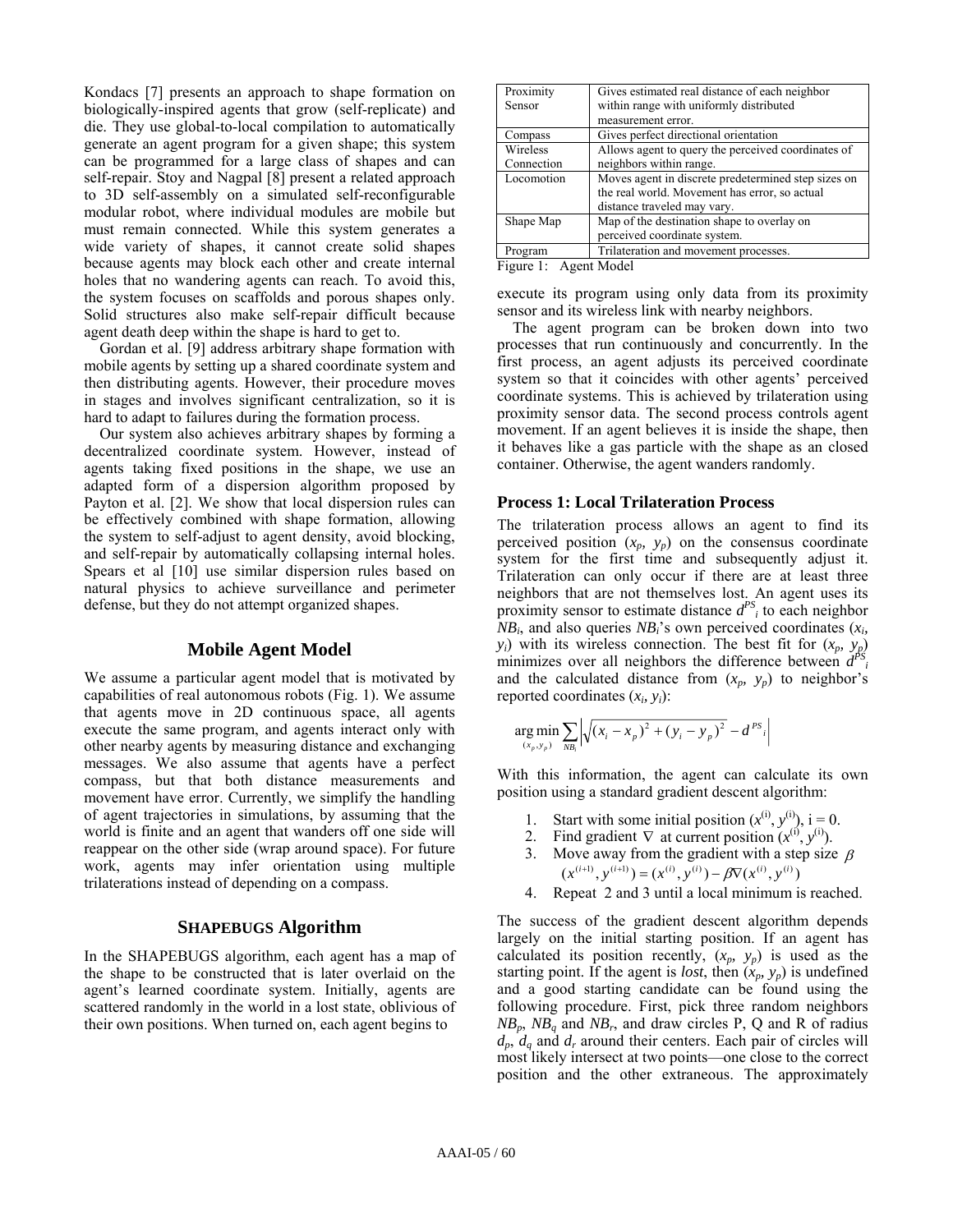correct circle intersection points among all neighbors are clustered tightly while extraneous points are scattered. Any of the clustered points would be a good starting candidate. Let  $PQ_A$  and  $PQ_B$  be the two intersection points between circles P and Q. To decide which one is in the cluster (nonextraneous), we draw line  $L_1$  through PQ<sub>A</sub> and PQ<sub>B</sub> and  $L_2$ through PR<sub>A</sub> and PR<sub>B</sub>. Because one of the points on  $L_1$  is clustered with one of the points on  $L_2$ , the intersection of  $L_1$  and  $L_2$  will be closer to either PQ<sub>A</sub> or PQ<sub>B</sub>, whichever is the better approximation. This serves as the starting point.

**Sources of Error:** Positioning is approximate and may have error for several reasons. First, even with perfect sensors, the gradient descent algorithm may settle at local minima. Second, distances measured by proximity sensors may have error. Third, coordinates reported by neighbors may be inaccurate. Thus, it is important to take the mean of several trilaterations instead of relying on a single trilateration for each coordinate adjustment decision. In addition, imperfect control can limit an agent's ability to track its actual movement; an agent that thinks it moved distance *d* in some direction may actually move *d*±∆. As a result, perceived coordinates accumulate error over time even if no further trilaterations are performed. Thus, it is important to readjust coordinates at regular intervals. Sensor and movement tracking error are common in real hardware, so it is important to account for their effects.

 We address these issues by implementing averaged and repeated trilateration as follows. Each agent calculates new trilaterated coordinates at every time step. A window of the last *w* trilaterations is always kept in memory. Every *r* steps, the agent updates its perceived coordinates by averaging over the last *w* trilaterations. The effects of averaged and repeated trilaterations can be studied by varying *w* (number of previous trilaterations considered) and *r* (interval between coordinate adjustments).

#### **Process 2: Movement Rules**

 $\overline{a}$ 

Agents follow different movement patterns depending on whether they think they are inside or outside the shape. If an agent is lost, it assumes it is outside the shape. Agents that think they are outside the shape hope to find their way into the shape. Our agents simply walk continuously in a random semi-straight path. In our finite, wrapping world, this allows agents to find the shape with high probability<sup>1</sup>.

 Agents who think they are inside the shape have a more complex objective, since they are part of the intelligent swarm that comprises it. First, these agents should not take any steps that will put them outside of the shape. This helps keep the shape intact once formed. Second, the swarm should be capable of executing desired tasks such as self-repair and graceful absorption of new agents.

 The SHAPEBUGS algorithm achieves these goals by modeling agents in the shape as gas particles in a closed container. Agents react to different densities of neighbors around them, moving away from areas of high density



towards low density. Over time, they settle into an equilibrium of constant pressure throughout the shape.

 When agents die, surrounding agents quickly flood the resulting area of low pressure until equilibrium is restored. Thus, the swarm can respond to any loss as long as there are enough agents left to generate a sensible equilibrium pressure. If new agents are injected into the swarm at any point, the resulting area of high pressure will quickly dissipate. Therefore, many agents entering the swarm at a single location will not be a barrier to subsequent agents.

 This behavior is inspired by Payton et al.'s Gas Expansion Model [2], but is also similar in nature to the flocking rules proposed by Reynolds [5]. While the Payton model (Fig. 2) strives for maximal dispersal to an optimum agent density, our movement model has two goals: 1) Equalize pressure at any agent density. 2) Superimpose the notion of a container.

 The first goal is achieved by giving each agent a varying repulsive force that has a maximum value adjacent to the agent and decays at a constant rate until it reaches a neutral zone (Fig. 3).. The agent's movement vector, calculated at every time step, is the sum of the vectors away from repulsing neighbors, weighted inversely by distance. This allows agents to disperse evenly at any density. Let *R* be the repulsive radius and  $d^{PS}$  be the distance measured by the proximity sensor. Given the agent's own perceived position  $\vec{v} = (x_p, y_p)$ , and the perceived position  $\vec{v}_i$  of each position  $\vec{v}$  ( $\langle x_p, y_p \rangle$ , and the perceived position neighbor *i*, the movement vector  $\vec{m}$  is given by:

$$
\vec{m} = \sum_{i} \frac{\vec{v}_i - \vec{v}}{d_i^{PS}} (R - d_i^{PS})
$$

 The second goal is achieved by superimposing a container on the agents' coordinate systems. Agent movement is restricted to only steps that keep them inside the container. If the calculated movement vector would take an agent outside the shape, it is discarded in exchange for a either staying still or making a random movement within the shape with some small probability. This keeps agents on borders from getting stuck.

## **Evaluation and Results**

We show through simulation that SHAPEBUGS can form arbitrary shapes while automatically compensating for various sources of error and agent influx and death. We implemented SHAPEBUGS in Java, using the Swarm Development Group's multi-agent simulator to run tests [11]. Shape Maps are represented as 1-bit bitmap images. When a Shape Map is overlaid on the 2D continuous

 $1$  In the future, a new class of recruiting agents can scout for lost agents, and non-lost agents can be programmed to navigate towards the shape.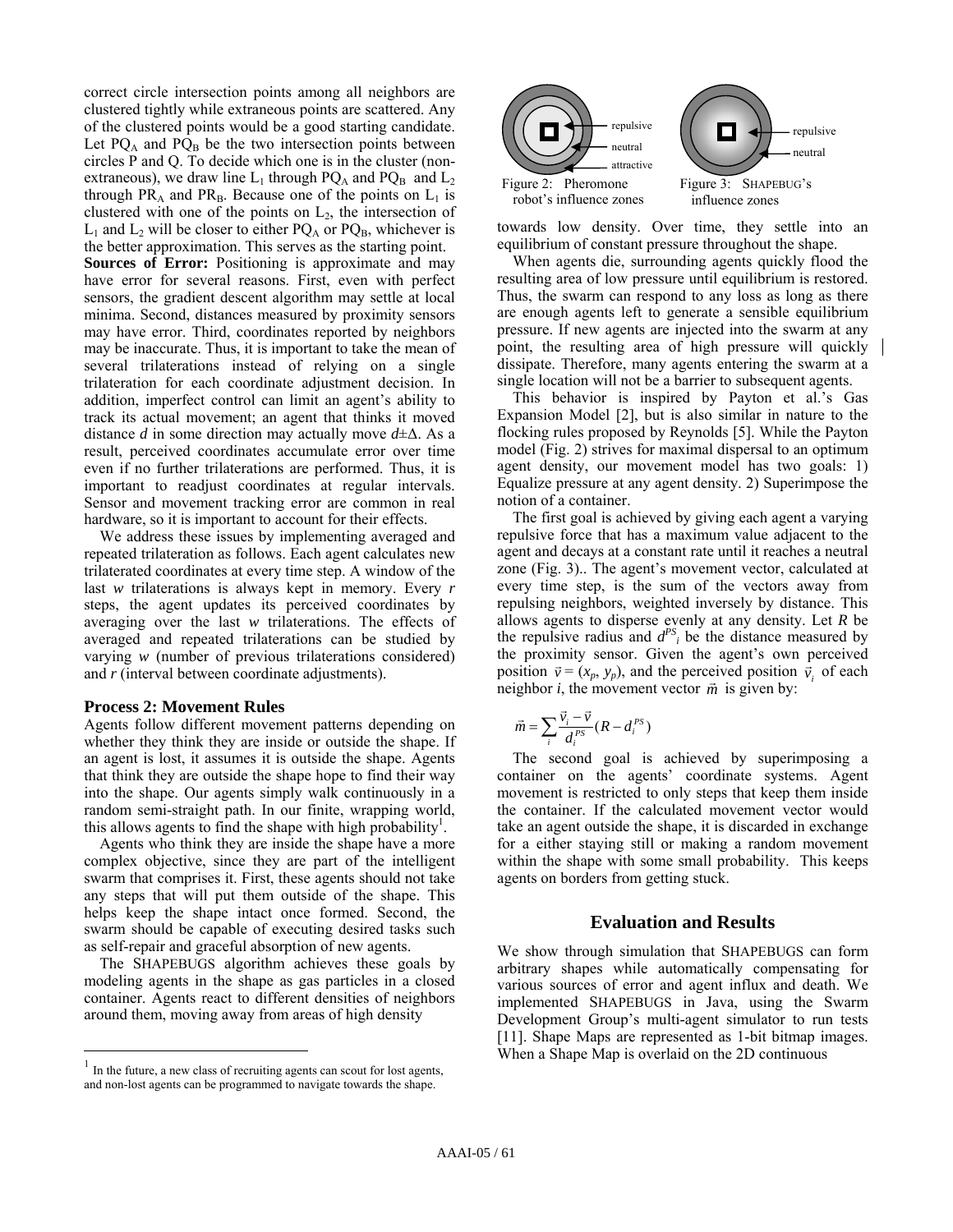

Figure 4: a) Formation of the letter X by 300 agents. b) and c) demonstrate shape formation under varying agent densities.



Figure 5: Rate of shape formation for different agent densities.

agent world, each pixel corresponds to a unit square area. In all cases, exactly 12 agents clustered in a common 5x5 area are seeded with compatible initial positions to trigger the initial round of trilaterations. Proximity sensors have a range of 5.0 units. Agents move in discrete steps of 2.0 units, but error can cause actual step size to vary.

 Figure 4 shows several examples of formations by mobile agents, and also shows that the same shape can be maintained at different densities with no modification of agent behavior. The Contained Gas rules cause agents to always disperse evenly at any density.

 The stabilized shapes took about 300 time steps to complete, depending on agent density. Figure 5 shows the percentage over time of agents who have coordinates and are in the shape while forming a 50x50 square in a 80x80 world. Rate of shape formation increases as the number of agents increases from 100-300. With higher agent density, there are more interactions, so coordinate systems propagate faster and time to stabilization is reduced.

### **Coordinate System Accuracy and Robustness**

We measure quantitatively the overall level of agreement among all agents on a similar coordinate system. To do this, we calculate the *variance* of the consensus coordinate system, by first computing the mean global coordinate system over all agents (i.e. average location of the origin) and then computing the variance of the distance between each agent's local coordinate system and the mean coordinate system. Lower variance signals more agreement between different agents' coordinate systems.

 In addition, we test how the distributed model is affected by practical hardware limitations, in particular *proximity sensor errors* and *movement error.* Proximity



Figure 6: Coordinate variances degrade gracefully with increasing proximity sensor errors (note: log y axis).



Figure 7: Effect of increasing movement error (log y axis).

sensors are inherently imperfect, and external effects such as atmospheric disturbances further impair their accuracy. We simulate sensor error by adding to each sensed distance  $d^{PS}$  a uniformly distributed random error  $e^{PS}$ . With movement error, each step an agent takes may put it slightly farther or nearer than it thinks. Thus, an agent may drift from its perceived coordinates over time. We simulate movement error by adding a uniform random error  $e^{MV}$  to the true distance moved  $d^{M}$ 

 Figures 6 and 7 show coordinate system variances for different levels of sensor and movement errors. In these experiments, agents formed a 50x50 square centered in a 80x80 world. For each agent,  $r = w = 10$ . In general, setting  $r = w$  was a sensible choice. Trials showed that setting  $r > w$  performed worse. If the window size does not at least span the entire interval between readjustments, then updates will not be utilizing all available information. In particular,  $r - w$  out of every *r* trilaterations will be wasted. Setting  $r \leq w$  gave empirically similar results to  $r =$ *w*. Proximity sensor error is expressed as a percentage of the sensor range. Since the sensor range is 5 units, a sensor error of  $\pm 40\%$  implies that  $e^{PS}$  is a random variable on the interval [-2,2]. Similarly, movement error is a percentage of the step size.

 For sensor and movement error, coordinate system variance settles to a stable value after about 400 time steps. Agents achieved variances under  $0.39$  units<sup>2</sup> for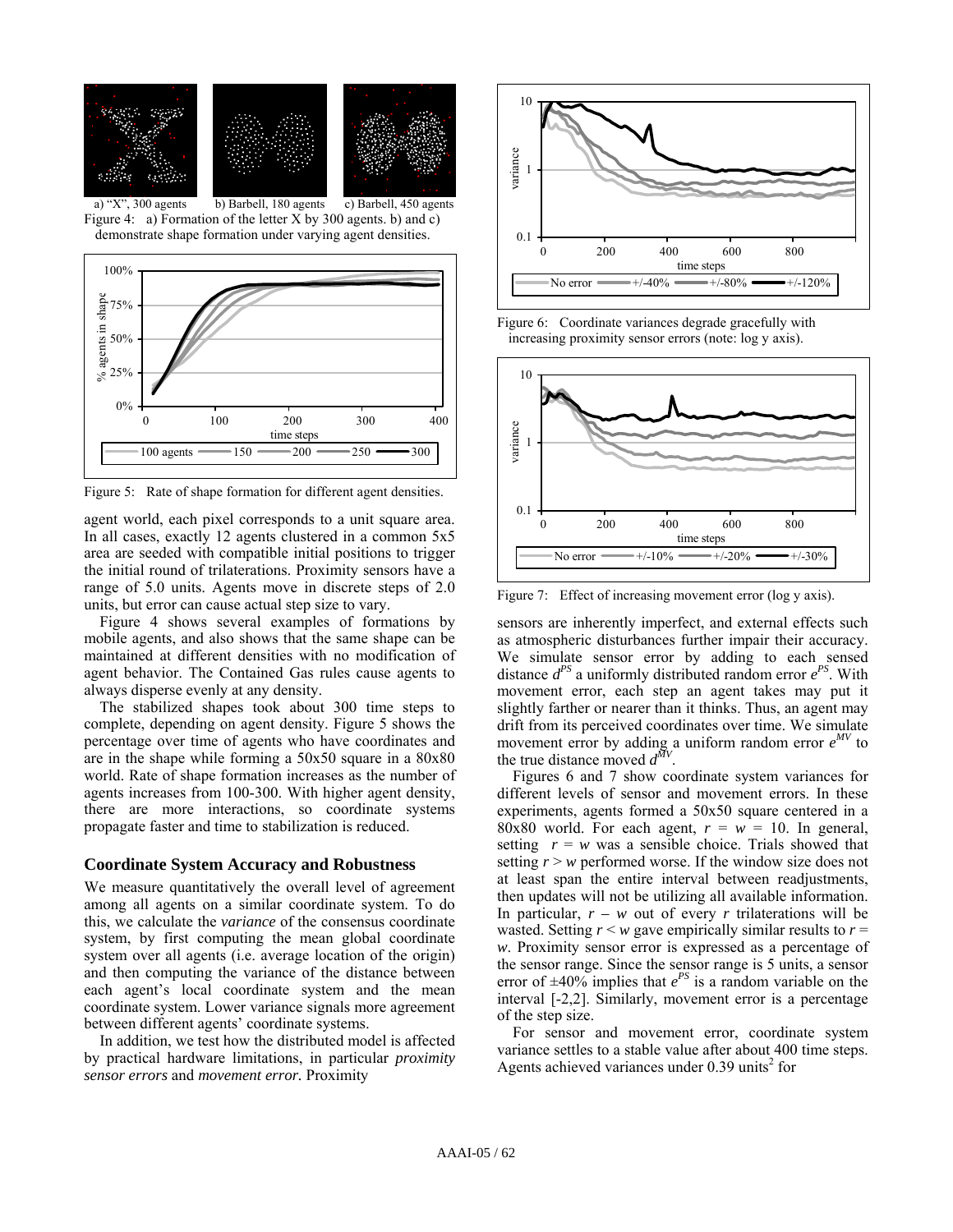

Figure 8: Variance after the swarm has stabilized. Isolated sensor error of  $\pm 40\%$  vs. isolated movement error of  $\pm 10\%$ .



Figure 9: Large update intervals degrade performance on trials with movement error but do not affect trials with sensor error.

proximity errors up to  $\pm 20\%$ , and under 0.57 units<sup>2</sup> for movement errors of  $\pm 10\%$ . Performance degrades gracefully as the magnitude of error increases for both sensor and movement error. However, it is also clear that SHAPEBUGS is more tolerant of sensor error than movement error. For example, experiments with a sensor error of  $\pm 80\%$  can still reach a variance of less than 0.65 units<sup>2</sup>, but a movement error of only  $\pm 20\%$  results in a variance of  $1.30 \text{ units}^2$ .

 This suggests a fundamental difference between the way sensor error and movement error affect coordinate system agreement. Indeed, figure 8 shows that increasing *w* and *r* causes the stabilized variance to continually decrease when there is only sensor error. However, with movement error, stabilized variance reaches a minimum at  $w = r = 15$  and then increases again. To understand why this pattern occurs, we note the following: First, both sensor and movement error are sources of random noise with expected values of zero at each time step. Thus, increasing *w* and averaging across more time steps has the effect of filtering out this noise. This explains the downward trend for sensor error and the initial downward trend for movement error. However, movement error has the added characteristic that it is cumulative. While sensor error is independent across time steps, movement error can add up and cause coordinate drift over time. Thus, as the interval *r* between updates increases, the drift worsens, as there are more steps for it to accumulate. Figure 9 demonstrates this by holding constant  $w = 5$  and varying *r*. Movement error worsens with increasing *r* while sensor error is unaffected. This may explain the delayed upward trend in variance for the movement error experiments. With movement error, the goal is to set *w* and *r* to strike a balance between minimizing noise and minimizing drift.

## **Adaptation and Self-Repair**

We have shown that SHAPEBUGS can form various shapes and adapt to sensor/movement error. Here we describe experiments aimed at testing the ability to recover from large scale errors such as 1) accidental misplacement of large numbers of agents and 2) regional death or influx of agents. We show that the coordinate system can restabilize and that agents adjust to influx and death without any explicit detection or monitoring for failures.

 A challenge at the macro level is for an entire group of misinformed agents to stabilize in relation to the aggregate entity. For example, if the terrain under an entire group of agents shifts, those agents will be fragmented from the aggregate entity but will agree on a common faulty coordinate system. The aggregate entity should be able to overcome these regional failures.

 To test this case, we first allowed agents to stabilize into the aggregate shape. Then, we selected a large region of agents and uniformly displaced their coordinate systems. Figure 10 shows experiments on a swarm that has formed into a grid pattern. Agents in the lower right corner had their perceived coordinates shifted 15 units down and to the right, and the swarm was allowed to reconverge. In figure 10b the displaced agents start to form another grid at the shifted coordinates, but as they interact with their neighbors from the original grid, they correct the error, and revert to the original shape (Fig. 10c).

 Figure 11 illustrates a more extreme example where the shifted agents become completely detached from the original shape. Here, agents in the right half of a 90x15 rectangular bar experience a 50 unit downward (y-axis) shift in their perceived coordinates. This causes the variance of the agents' perceptions of their coordinate system to rise sharply as the displaced agents start forming a new complete shape above the original  $(t=530)$ . However, as agents randomly break free from one shape and run across to mingle with the other, the two distinct coordinate systems slowly drift towards each other. Variance decreases slowly at first, but drops quickly around step 1750 when the two shapes finally meet. Here, the agents are able to interact much more freely, so reconvergence accelerates during these final steps.

 Figure 12 demonstrates the repair feature. Spaces opened up by agent death are quickly filled by neighboring agents. We removed the agents outlined in the square in figure 12a, and the gap was quickly repaired. The efficiency of repair varies with the type of shape. For instance, repair is slow if the shape has a bottleneck. When the right half of the barbell in Figure 12 dies, repair